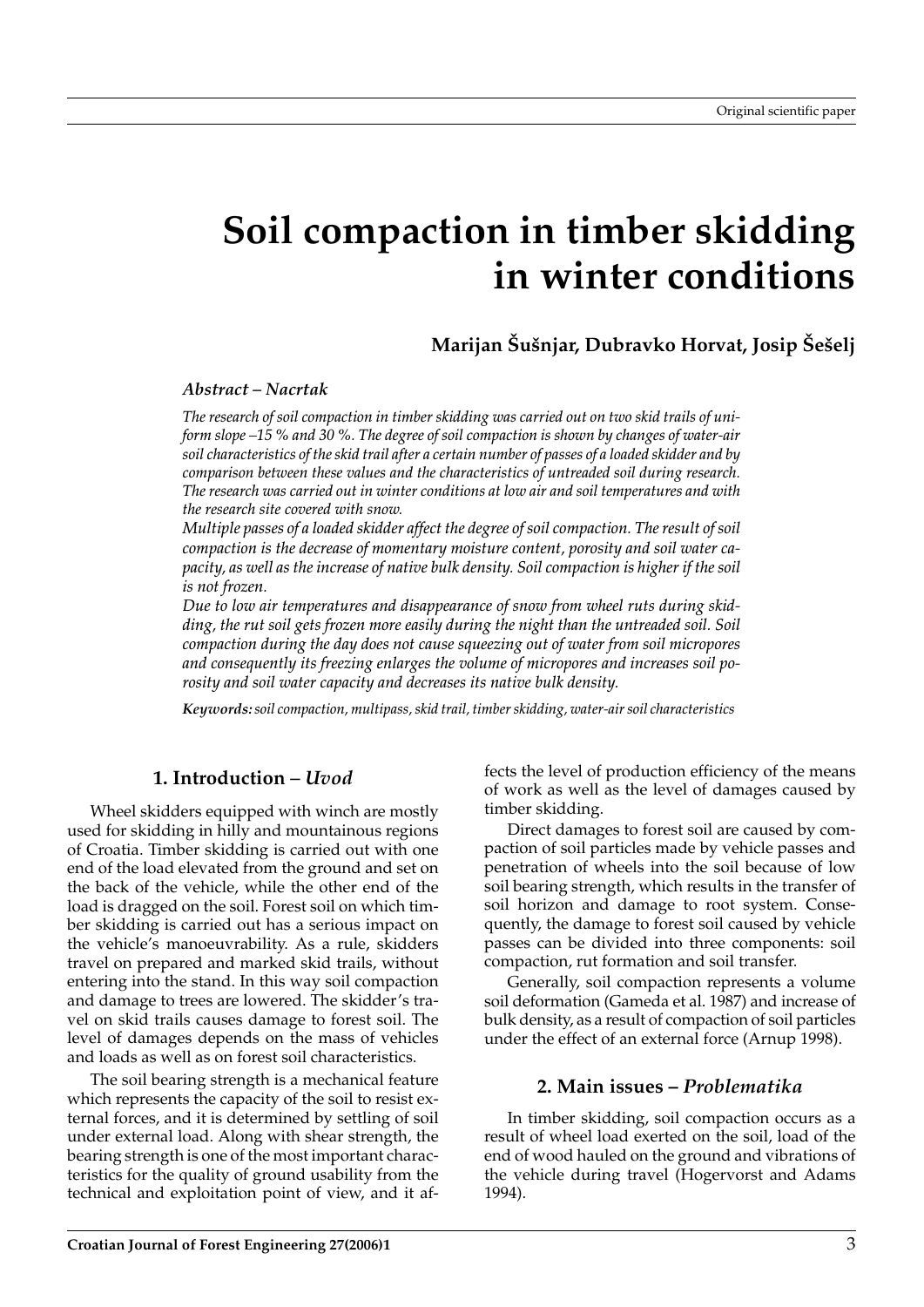Arnup (1998) defines the following vehicle and soil factors, which have a decisive effect on soil compaction: wheel load exerted on the soil, soil texture, momentary soil moisture content during works, native bulk density and soil porosity, thickness of humus layer and thickness of root system layer.

Under wheel load, stress occurs in the soil resulting in the decrease of soil porosity, increase of soil density, decrease of undefined physical states with an adverse effect on the soil temperature regime and porosity. The increase of soil density affects the root system of plants, because the reduction of pores and soil moisture content cause inaccessibility to nutrients, which is the main cause of poor growth of plants.

Soil compaction causes changes of the basic indicators of its state, and hence the degree of its compaction is measured through these changes. Soil compaction is measured in a different way by different authors: Abebe et al. (1989) by change of soil volume, the so-called compaction index; Carman (1994) and Mathies et al. (2003) by change of soil native bulk density, Hassan (1990) by change of dry soil density, and Bolling (1989) and Hata and Tateyama (1991) by change of porosity.

By the analysis of a soil sample taken from the skid trail in skidding of adapted farm tractors, Vranković and Pernar (1993) observed the increase of momentary moisture content, volume density and soil water capacity, as well as the decrease of soil porosity of wheel rut and skid trail, and higher soil damages were recorded under the tractor wheels.

The sensibility of soil to compaction depends on the soil structure and moisture content. The bearing strength of soil decreases with the increase of soil moisture. Due to unfavourable physical and mechanical features of the soil with high moisture content, higher soil compaction and rut formation occur. Along with momentary moisture content, soil texture also plays an important role in the capability of soil to stand the weight of the vehicle and load without damage, as soil moisture has a different impact on different types of soil. Mechanical properties of the soil are determined by the share of size of its individual particles (granulometric distribution of particles), and also by the content and size of soil pores. Due to the decrease of soil volume, air pressure is increased in closed pores, and the open ones are filled with soil particles. The higher the porosity, the higher the soil compaction caused by wheel and mass load. Froelich (1989) states the proposal of the USDA Forest Service for the quantification of limit values of soil damage, according to which it is considered that the limit value of soil compaction is achieved if the total pore area is lowered by 10 %.

The annual, seasonal and momentary climate effects (precipitations, air temperature, underground water level) cause change of the momentary soil moisture, and consequently directly affect the conditions of the soil bearing strength.

Timber skidding in unfavourable, wet conditions often causes irremediable damage to soil on which wood is hauled (plastic soil deformation) and formation of undesirable large and deep ruts, which makes such work inefficient and unfeasible. (Sever and Horvat 1981). On soils of poor bearing strength, skidding operations are usually distributed in the period of their highest bearing strength (dry or winter period).

The soil moisture content affects directly its bearing strength, as it influences the soil temperature. The soil temperature is affected by soil moisture, quantities of precipitation, air temperature, vegetation cover, soil texture and soil density. The soil gets frozen at low air temperatures in winter. The debth of the frozen soil primarily depends on the number of days with temperatures below  $0^{\circ}C$ , and on the depth of the snow cover, and also on soil water content and depth of individual soil layers (Saarilahti 2002).

Soil freezing always means better bearing strength. Skidders working in winter conditions on frozen soil are more efficient and cause less damage to the soil. The vehicles load exerted on the soil results in soil thawing, but it depends on the duration of the exerted load. Short periods of soil load cannot cause thawing of the frozen soil layers.

Soil damage occurs when soil freezing only involves the superficial layers or when the soil temperature changes during the day causing thawing. In case when the superficial layers are not frozen, deeper frozen soil layers prevent the penetration of water into the depth and cause water saturation of superficial layers. At the same time, if there is a snow cover, snow is melted and the soil water content is increased. Such soil has a low bearing strength and serious soil damage occurs to the depth of the frozen soil layers. Therefore, in the thawing period restrictions should be determined in the production process in order to reduce or avoid higher soil damage (Saarilahti 2002).

The weight of the vehicle and load, type and size of tyres, air pressure in the tyres, travel speeds and number of passes are the factors affecting the degree of load on the soil and the degree of soil compaction, depending on soil characteristics.

The degree and depth of soil compaction are closely related to the number of skidder's passes. Most researches show that soil compaction is the highest during the first several passes, after which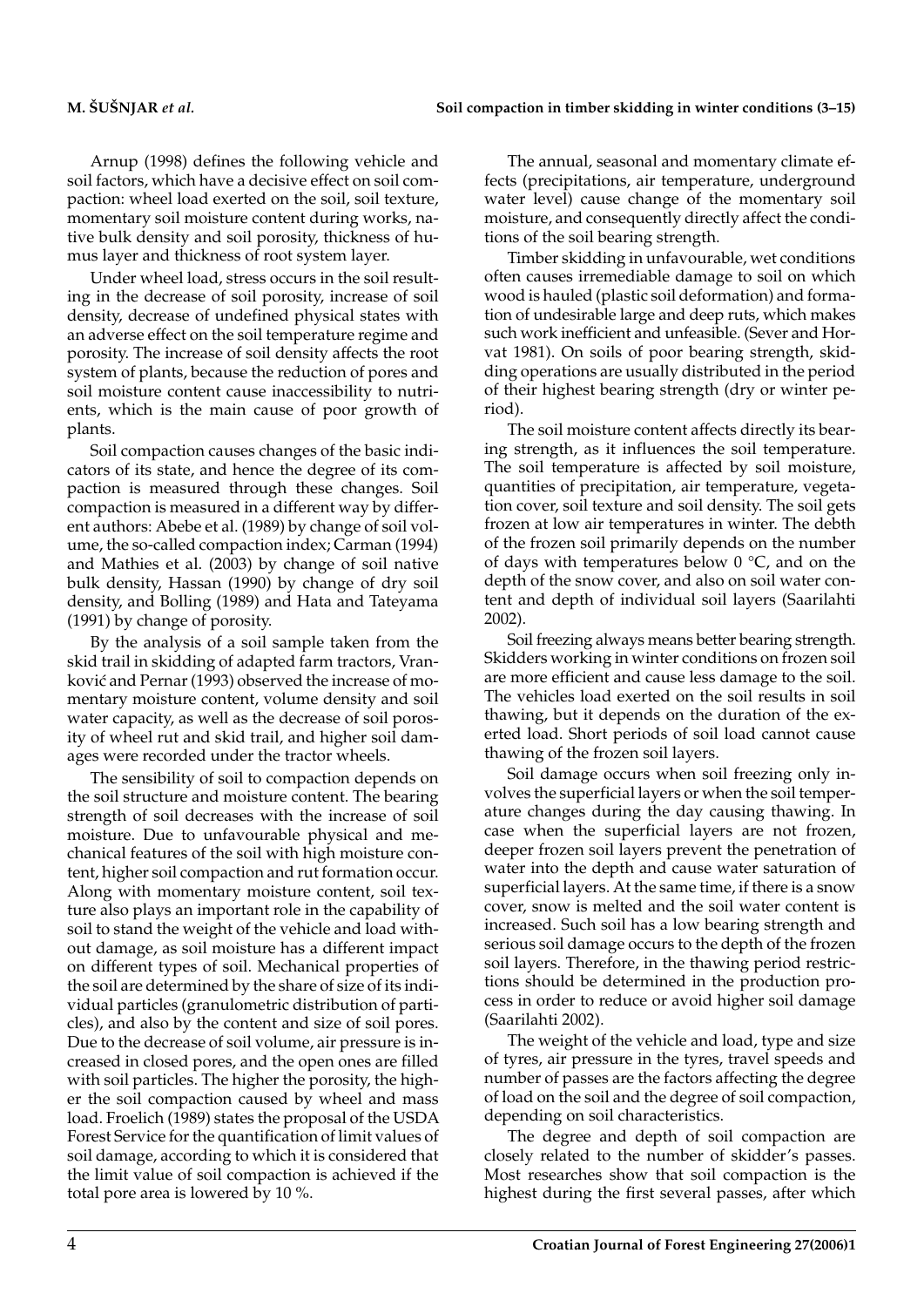soil density acquires a certain value, which increases slowly in terms of quantity and depth with the following passes. By measuring soil compaction with penetrometer after multiple skidder passes Seixas et al. (2003) established that soil compaction after the fifth pass accounted for approximately 75 % of the total compaction measured after 20 passes.

It is not possible to avoid completely soil damage in timber skidding. However, such damage can be limited to an ecologically acceptable and economically tolerable level by the application of the most favourable technical and technological solutions and choice of the right time for carrying out these operations with respect to the soil bearing strength. The actions preceding the skidding operations, which can lower soil compaction, are proper designing of skid trails and foreseeing of the number of passes of a vehicle on the same road (Sever and Horvat 1990). For the growth of plants, the pass of an extremely loaded wheel is equally damaging as multiple pass with lower wheel load. Arnup (1998) took into consideration the above stated contradictory demands for higher efficiency and low range of soil damage in timber skidding. Forest tractors of low mass, due to their low load capacity, make a larger number of passes during their work and they repeatedly compact the soil, while heavy tractors make a lower number of passes, with higher load on the soil. When wood must be skidded even in unfavourable soil conditions, from the point of view of lower soil compaction, smaller loads should be skidded, trying to distribute the load evenly on the tractor axles.

Each ecosystem, as well as forest soil, has the capability of stabilization and adaptation. If there are self-regeneration forces in the ecosystem, as called by Hofle 1994, then natural soil regeneration occurs without human interference (Horvat 1995). Such forces also involve physical processes in the soil caused by wetting and drying (swelling and shrinking), and freezing and thawing, as well as by the impact of biological factors – forest soil fauna, impact of seedlings and root system growth (Vranković and Pernar 1993). The soil regeneration process implemented by wetting and drying differs depending on the soil type, and by freezing and thawing depending on the depth of impact of frost activity. Freezing and thawing are considered good for the formation of macropores in the soil. Freezing increases soil porosity, and decreases soil density due to water freezing in the soil into ice crystals. The formed macropores in the soil are unstable and they collapse during thawing, thus quickening the restoration of soil into its natural state.

Natural soil regeneration can be a long process, and it is primarily limited to a 15 cm depth, while the regeneration of deeper compacted soil layers is even slower (Hogervorst and Adams 1994). According to Vranković and Pernar (1993), the soil compacted in timber skidding has not shown any significant changes of characteristics, which implies regeneration after 18 months. Arnup (1998) considers that it takes 5 to 10 years for a well aired clay soil to regenerate after the operations of forest exploitation carried out by machinery. Based on the soil penetration characteristic, Horvat (1995) established natural regeneration only 10 years after timber forwarding.

## **3. Research methods –** *Metode istra`ivanja*

Soil investigations involved digging of pedological profiles, soil sampling in disturbed and undisturbed (natural) conditions.

The analysis of the pedological profile showed the kind and type of soil and its horizons. Apart from establishing the kind and type of soil and depth extent of individual horizons, Kopecki cylinders were used for getting the information on soil density and porosity structure of each individual horizon.

Based on the sample mass, water and physical soil characteristics can be measured and calculated by laboratory analyses of disturbed soil sample, and granulometric soil content can be determined.

The purpose of soil sampling in its natural state is the determination of water and physical soil characteristics, based on the sample volume. Sampling of disturbed soil was carried out by use of Kopecki cylinders. During sampling, the cylinders were pressed parallel to the surface at a 15 cm depth. The degree of forest soil compaction caused by skidding was established by soil sampling on untreaded soil and skid trail soil depending on the number of skidder passes. After the skidder pass, several cylinders were taken out from the left and right skidder rut. In every cycle, several cylinders were also taken out from untreaded soil in order to establish daily changes of water and physical soil characteristics.

The analyses of soil samples were carried out in the Pedology Laboratory of the Institute for Forest Silviculture of the Faculty of Forestry, Zagreb University, in accordance with the Pedological Research Manual (Škorić 1982). Based on samples taken from undisturbed soil, the following water and physical characteristics were determined by laboratory analyses:

Momentary moisture content  $(\theta_{V0})$  – represents the difference in the mass between naturally wet soil  $(m_W)$  and soil dried at 105 °C until constant mass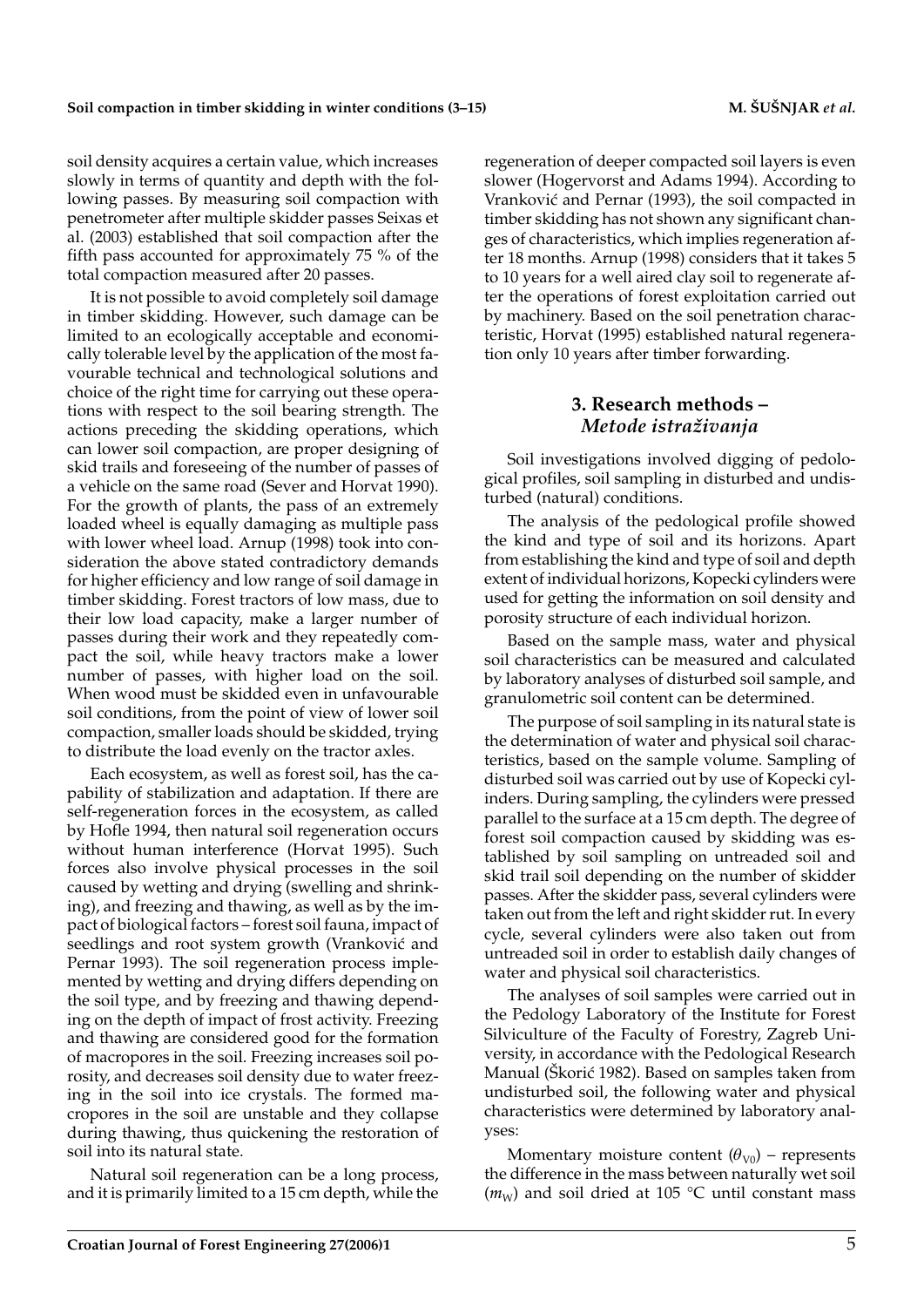$(m<sub>S</sub>)$ , which is reduced to the sample volume – cylinder (*V*).

$$
\theta_{\rm V0} = [(m_{\rm W} - m_{\rm S}) / V] \cdot 100
$$
, vol. %

Native bulk density  $(\rho_b)$  – it is determined by dividing the mass of dry soil with the volume of the soil in its natural condition, i.e. the soil from Kopecki cylinder is dried in the drying unit at 105 °C until constant mass. The ratio is established between the mass of dried soil  $(m<sub>S</sub>)$  and the cylinder volume (*V*).

$$
\rho_{\rm b} = (m_{\rm S} / V), g / \rm cm^3
$$

Soil porosity  $(\phi)$  – represents the sum of all cavities filled with water and air, and it is calculated by use of soil native bulk density  $(\rho_b)$  and solid density  $(\rho_n)$ . Solid density is determined by dividing the mass of completely dry soil with the volume acquired by non-porous mass of solid soil particles, determined on the principle of liquid squeezed out by solid soil particles from a completely filled calibrated glass flask (picnometer). Based on the volume share of pores, Škorić (1991) classified soils into the following four classes: very porous  $(\phi > 60 \%)$ , porous (46 % >  $\phi$  > 60 %), poorly porous (30 % >  $\phi$  > 45 %) and very poorly porous ( $\phi$  < 30 %) soils.

$$
\phi = [1 - (\rho_b / \rho_p)], \text{vol.}
$$
 %

Soil water capacity  $(\theta_{VS})$  – represents the soil capacity to retain water by molecular adhesion, hydratation and capillary forces, and surface tension. The determination of the water capacity is carried out by putting Kopecki cylinder into a vessel on stand, covered with filter paper whose edges are dipped into water. In this way the soil sample in the cylinder absorbs water through filter paper. When the soil on the surface is covered with dew, it means that it is saturated with water until retention capacity. The cylinder is removed from the stand, and it is left on filter paper for 10 minutes so as to eliminate the superfluous moist, and then it is wiped and weighed. The cylinder is then placed into a drying unit and it is dried at 105 °C until constant mass. The soil water capacity is calculated by determining the difference between the wet soil mass until retention capacity  $(\Delta m_W + m_W)$  and the mass of dry soil  $(m_S)$  reduced to the cylinder volume (*V*). Based on water volume share in the soil, Škorić (1991) classified the soils with respect to water capacity into five classes: very low capacity ( $\theta_{VS}$  < 25 %), low capacity (25 % <  $\theta_{\text{VS}}$  < 35 %), medium capacity (35 % <  $\theta_{\text{VS}}$  < 45 %), high capacity (45 %  $<$   $\theta_{\text{VS}}$  < 65 %) and y very high capacity ( $\theta_{VS}$  > 60 %).

 $\theta_{\text{VS}} = [(\Delta m_W + m_W - m_S) / V] \cdot 100$ , vol. %

Researches were carried out in »Dotršćina« Management Unit of the Educational and Experimental Forest Facility of the Faculty of Forestry, University Zagreb. The directions of two skid trails on which measurements were to be carried out were chosen in the subcompartment 11a. Skid trails are created by multiple skidder passes in timber skidding. At its first pass, the loaded skidder was to move on untreaded soil on marked direction of skid trails.

In choosing the direction of skid trails, we tried to satisfy two conditions:

- Longitudinal slopes of skid trails should be in the range of constructed strip roads and the existing skid trails in the mountainous region of Croatia so as to determine precisely the effects of timber skidding on soil damage under actual conditions of timber skidding.
- The direction of skid trails should be straight and have a uniform slope so as to eliminate frequent changes of inclination in order to achieve the necessary number of measurements under the same skidding conditions.

There is a very wide range of sizes of longitudinal slopes of skid trails, which can be controlled by the tractor, depending on moisture and precipitation conditions, type of tractor, use of chains on driving wheels, up-hill and down-hill skidding, tractor load and degree of soil erosion. For skidders, MacDonald (1999) established the limit value of down-hill slope of 35%, and Inoue and Tsuji (2003) established the limit value of down-hill slope of 45 % and up-hill slope of 30 %.

The slopes of the investigated skid trails are determined by the levelling method and the measuring data are processed by use of »CESTA« software application. The angle of the field slope is determined as the vertical profile of a specific field cross section, and it is quite common to express it as the slope percentage (100 tg  $\alpha$ ). The values of longitudinal slopes of skid trails are 15 % and 30 %.

#### **5. Research results –** *Rezultati istra`ivanja*

The research of soil compaction was carried out in timber skidding by Ecotrac 120 V. The skidder ECOTRAC 120 V is equipped with a hydraulic forest winch Hittner 2 x 80, of the nominal tractive force of 80.kN. The unloaded skidder mass is 7 257 kg (59 % at the front axle and 41 % at the rear axle). It is driven by a 6 cylinder diesel DEUTZ engine with the nominal power of 84 kW at  $2300 \text{ min}^{-1}$  and maximum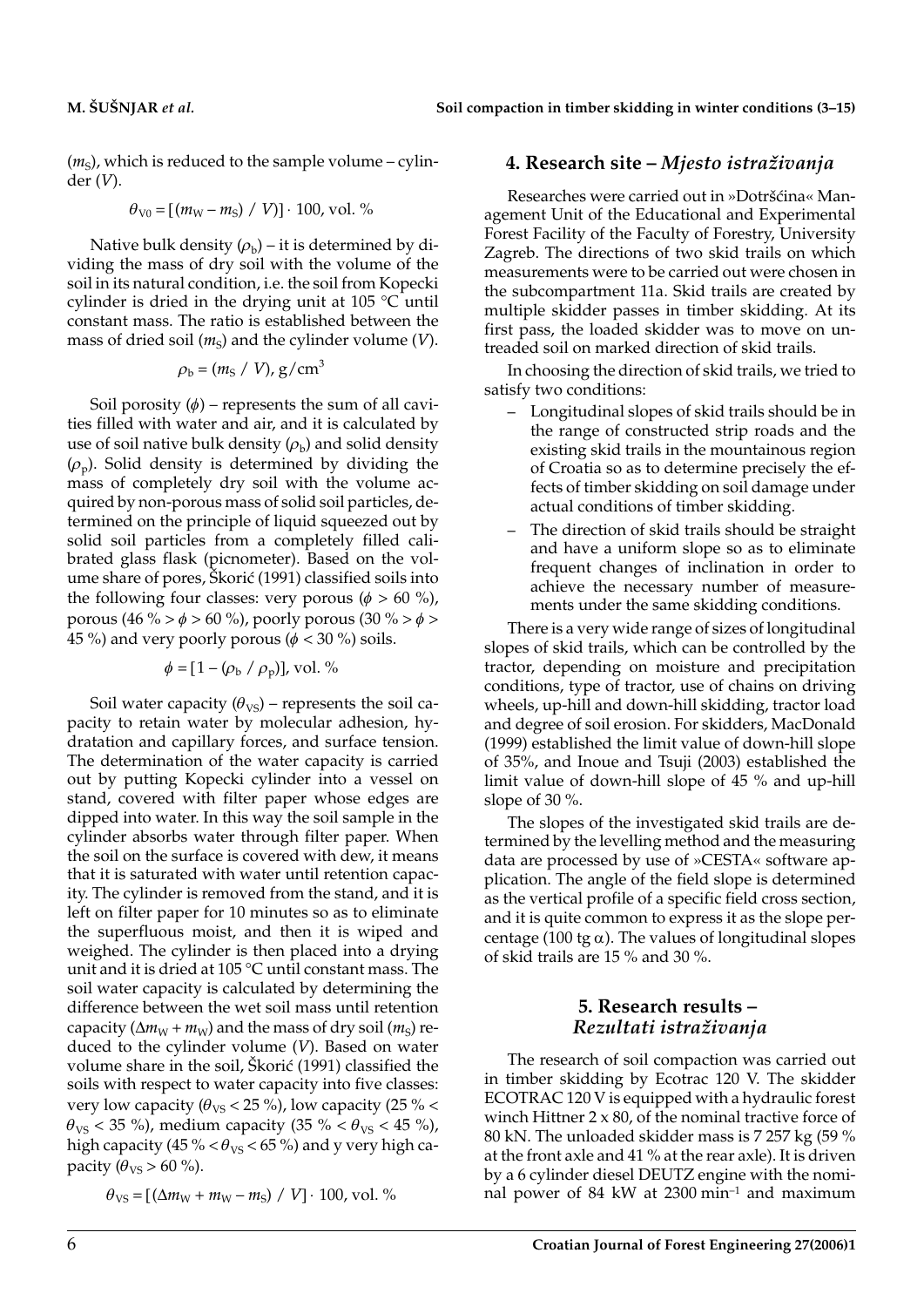torque of  $400$  Nm at  $1500$  min<sup>-1</sup>. The tyre dimensions are 16.9–30, ply rating 14 PR, and the tyre air pressure during research was 2.5 bars.

By each pass, skidding was carried out both down the slope and up the slope. The load volumes were determined by measuring the length and mean diameter of each wood assortment. At the skid trail with a slope of 15 %, a total of 14.98  $m<sup>3</sup>$  was skidded and 23.23  $m<sup>3</sup>$  at the skid trail with a slope of 30 %, respectively (Table 1).

The degree of soil compaction is shown by changes of water-air soil characteristics of the forest skid trail after a certain number of passes of a loaded skidder, and comparison between these values and the values with the same characteristics of untreaded soil during the research.

The values of water-air soil characteristics are shown as mean values of the results obtained by laboratory analyses of soil samples of each individual skidder pass.

Within the research of soil damage in timber skidding on a skid trail with a slope of 15 %, soil measurements were carried out for two days. On the first day the soil characteristics were measured after the

|       |              |                | Load volume      | Skidded                   |  |  |
|-------|--------------|----------------|------------------|---------------------------|--|--|
|       | Date of      | Number         |                  | wood<br>Privučeno<br>drvo |  |  |
| Slope | research     | of passes      | Obujam<br>tovara |                           |  |  |
| Nagib | Datum        | Broj           |                  |                           |  |  |
|       | istraživanja | prolaska       | V                | $\Sigma$ $V$              |  |  |
|       |              |                | $\mathsf{m}^3$   | $\mathsf{m}^3$            |  |  |
|       | 1<br>2.02.   | 2.37           | 2.37             |                           |  |  |
|       |              | 2              | 2.37             | 4.74                      |  |  |
|       |              | 3              | 8.35             |                           |  |  |
| 15%   | 4.02.        | $\overline{4}$ | 3.61             | 11.96                     |  |  |
|       |              | 5              | 1.51             | 13.47                     |  |  |
|       |              | 6              | 1.51             | 14.98                     |  |  |
|       |              | 1              | 2.37             | 2.37                      |  |  |
|       | 8.02.        | $\overline{2}$ | 3.61             | 5.98                      |  |  |
|       |              | 3              | 4.51             | 10.49                     |  |  |
|       |              | $\overline{4}$ | 1.51             | 12.00                     |  |  |
| 30 %  |              | 5              | 2.37             | 14.37                     |  |  |
|       |              | 6              | 2.78             | 17.15                     |  |  |
|       | 9.02.        | 7              | 0.90             | 18.05                     |  |  |
|       |              | 8              | 2.16             | 20.21                     |  |  |
|       |              | 9              | 1.51             | 21.72                     |  |  |
|       |              | 10             | 1.51             | 23.23                     |  |  |

**Table 1** Skidded wood by number of passes **Tablica 1.** Ukupno privučeno drvo po broju prolaza skidera first and second pass. After a day break in the research due to snowing, measuring continued, and the measurements of soil characteristics were carried out after the third, fourth and sixth pass of the loaded skidder. The measurements on untreaded soil were performed under the snow cover and during these two days no changes of soil characteristics were recorded.

Measurements on a skid trail with a slope of 30 % were carried out during two consecutive days. The air and soil temperature were lower than in the previous days. The difference was observed of the characteristics of untreaded soil under the snow cover with respect to the research on a skid trail with a lower slope. On the first day, the measurements were carried out after the first, second, third and fourth pass of the loaded skidder, and on the second day after the sixth and tenth pass.

#### **5.1 Pedological characteristics of soil –** *Pedolo{ka svojstva tla*

A pedological profile was opened aimed at determining the basic pedological characteristics of the researched soil. The slope, on which the pedological profile was opened, has a north-east exposition and a 20 % inclination. Considering the terrain slope, the place for opening the profile was determined so that the terrain slope was between the measured longitudinal slopes of the chosen skid trail directions.

The soil horizons were determined on pedological profile with their sequence and range depth, and samples were taken of the soil by horizons with the aim of determining mechanical soil content, native bulk density, water capacity and total pore content.

Based on morphological soil characteristics and its physical analyses, the defined soil is distric cambisol. Table 2 presents the basic pedological characteristics for an open pedological profile.

#### **5.2 Soil and air temperature –** *Temperatura tla i zraka*

During the research, the changes of soil characteristics of skid trails, apart from dynamic load of skidders, were also affected by climate conditions. Winter research conditions were characterised by low air and soil temperatures and snow cover (Fig. 2 and 3). As far as the research of the effects of timber skidding on soil compaction in winter conditions is concerned, it is necessary to be well acquainted with the climate data during research, which affect the condition and characteristics of soil. Table 3 presents the data of air and soil temperatures during the days of research according to the climate month report of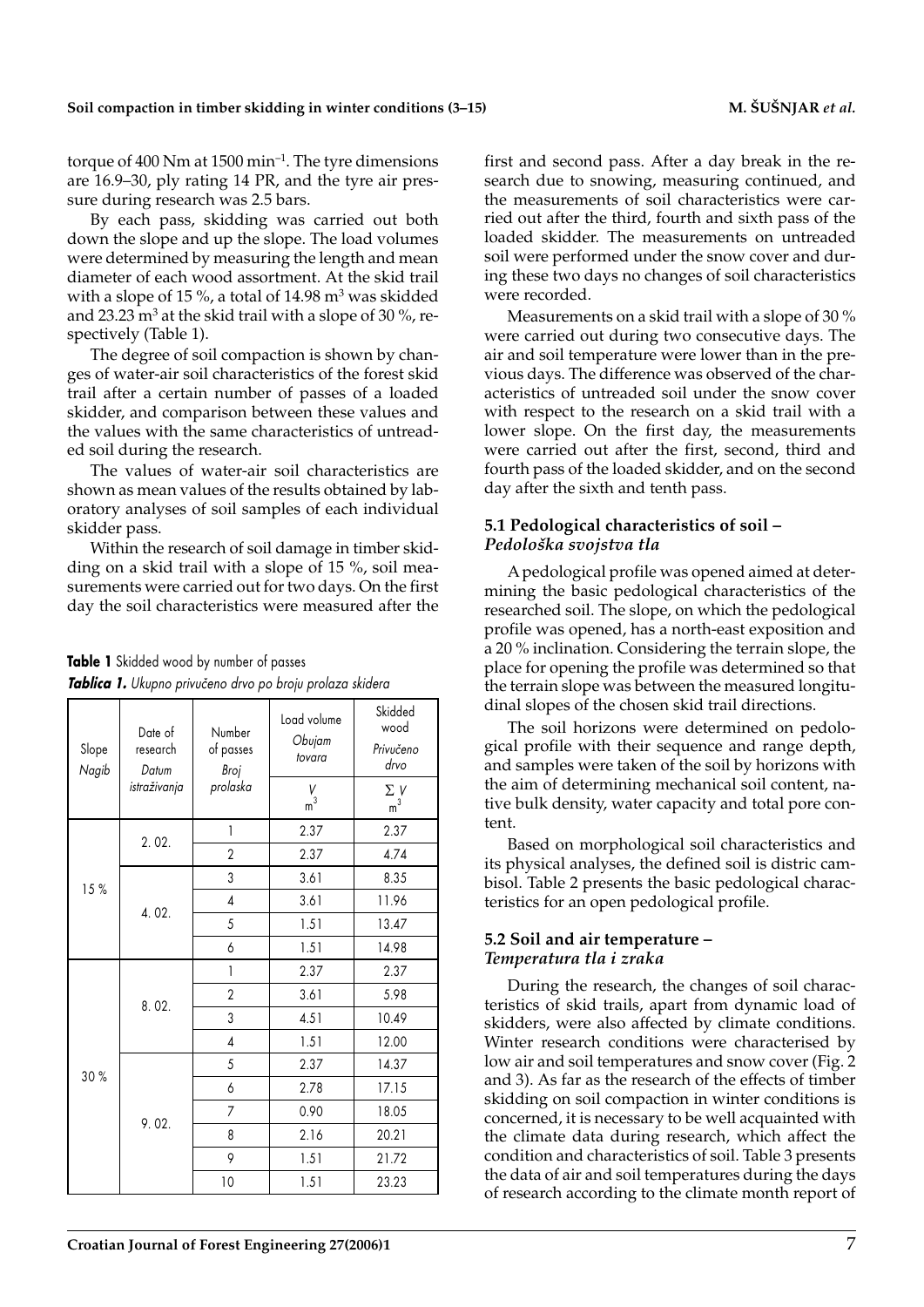| Soil<br>Tlo                            |                                                                            |    | Horizons<br>Horizonti          |                               |                                                                            | Soil density<br>Gustoća tla                                   |                                                                    | Soil porosity<br>Porozitet tla  |                                        |                                                                                                                     |                                                         |                                            |                                                                   |  |
|----------------------------------------|----------------------------------------------------------------------------|----|--------------------------------|-------------------------------|----------------------------------------------------------------------------|---------------------------------------------------------------|--------------------------------------------------------------------|---------------------------------|----------------------------------------|---------------------------------------------------------------------------------------------------------------------|---------------------------------------------------------|--------------------------------------------|-------------------------------------------------------------------|--|
| Γiρ<br>$\mathbf{I}$<br>Type            | Oznaka pothorizonta<br>Oznaka horizonta<br>Subhorizon mark<br>Horizon mark |    | Gornja granica<br>Upper border | Donja granica<br>Lower border | Coarse grained sand<br>Krupni pijesak<br>(2-0.2 mm)<br>$\overline{\rm{m}}$ | sand<br>$(0.2 - 0.02$ mm)<br>grained<br>Sitni pijesak<br>Fine | $\overline{mn}$<br>$[0.02 - 0.002]$<br>Prah<br>$\blacksquare$<br>ま | $(< 0.002$ mm)<br>Glina<br>Clay | Teksturna oznaka<br>Texture type       | Gustoća čvrste faze, $\rho_{_{\rm p}}$<br>Solid density                                                             | Prirodna gustoća, P <sub>b</sub><br>Native bulk density | Ukupni porozitet, $\phi$<br>Total porosity | Retencijski vodni<br>kapacitet, O <sub>vs</sub><br>Water capacity |  |
|                                        |                                                                            |    |                                | cm                            | $\%$                                                                       |                                                               |                                                                    |                                 |                                        |                                                                                                                     | $g/m^3$                                                 | vol. %                                     |                                                                   |  |
| Distrični kambisol<br>Distric cambisol | A                                                                          | oh | $\mathbf 0$                    | 3                             |                                                                            |                                                               | $\overline{a}$                                                     | $\overline{\phantom{0}}$        |                                        | 2.54                                                                                                                | 1.03                                                    | 59.62                                      | 48.10                                                             |  |
|                                        | E/(B)                                                                      |    | 4                              | $50 - 55$                     | 7.8                                                                        | 35.8                                                          | 44.3                                                               | 12.1                            | loam<br>ilovača                        | 2.64                                                                                                                | 1.27                                                    | 51.89                                      | 35.80                                                             |  |
|                                        | (B)                                                                        | V  | 56                             | 130-<br>135                   | 3.6                                                                        | 46.9                                                          | 32.6                                                               | 16.9                            | loam<br>ilovača                        | it was impossible to take soil sample due<br>to skeleton-like horizon<br>nije bilo moguće uzeti uzorak zbog skeleta |                                                         |                                            |                                                                   |  |
|                                        | C                                                                          |    | 136                            | 165                           | 4.1                                                                        | 74.3                                                          | 10.9                                                               | 10.7                            | sandy<br>loam<br>pjeskovita<br>ilovača | 2.59                                                                                                                | 1.72                                                    | 33.75                                      | 25.30                                                             |  |

**Table 2** Pedological characteristics of soil on research site *Tablica 2. Pedolo{ka svojstva tla mjesta istra`vanja*



*Slika 1. Granulometrijski sastav tla po horizontima*

the Meteorological and Hydrological Service of Croatia, Maksimir Station, which is situated near the research site. The values related to days when measurements were performed on untreaded soil and skid trail soil after timber skidding are more clearly expressed in the table.

Considering the granulometric content within a horizon of the researched soil, we can say that up to the depth of 135 cm the researched soil is loam, and deeper than 135 cm it is sandy loam. The fractions of fine sand and silt dominate in E/(B)v and (B)v horizons, while the fraction of fine sand dominates in horizon C (Fig. 1).

Based on physical parameters, it can be concluded that the soil is porous, with a medium water capacity to the depth of 50–55 cm in E/(B)v horizon. (B)v horizon is extremely skeleton-like and hence it was impossible to take soil samples in an undisturbed state.

All measurements on untreaded soil were carried out under the snow cover. In its first pass, the skidder travels on untreaded soil covered with snow. With each following pass, the snow thickness decreases as a result of wheel load, rut formation and skidding of one part of the load on the soil.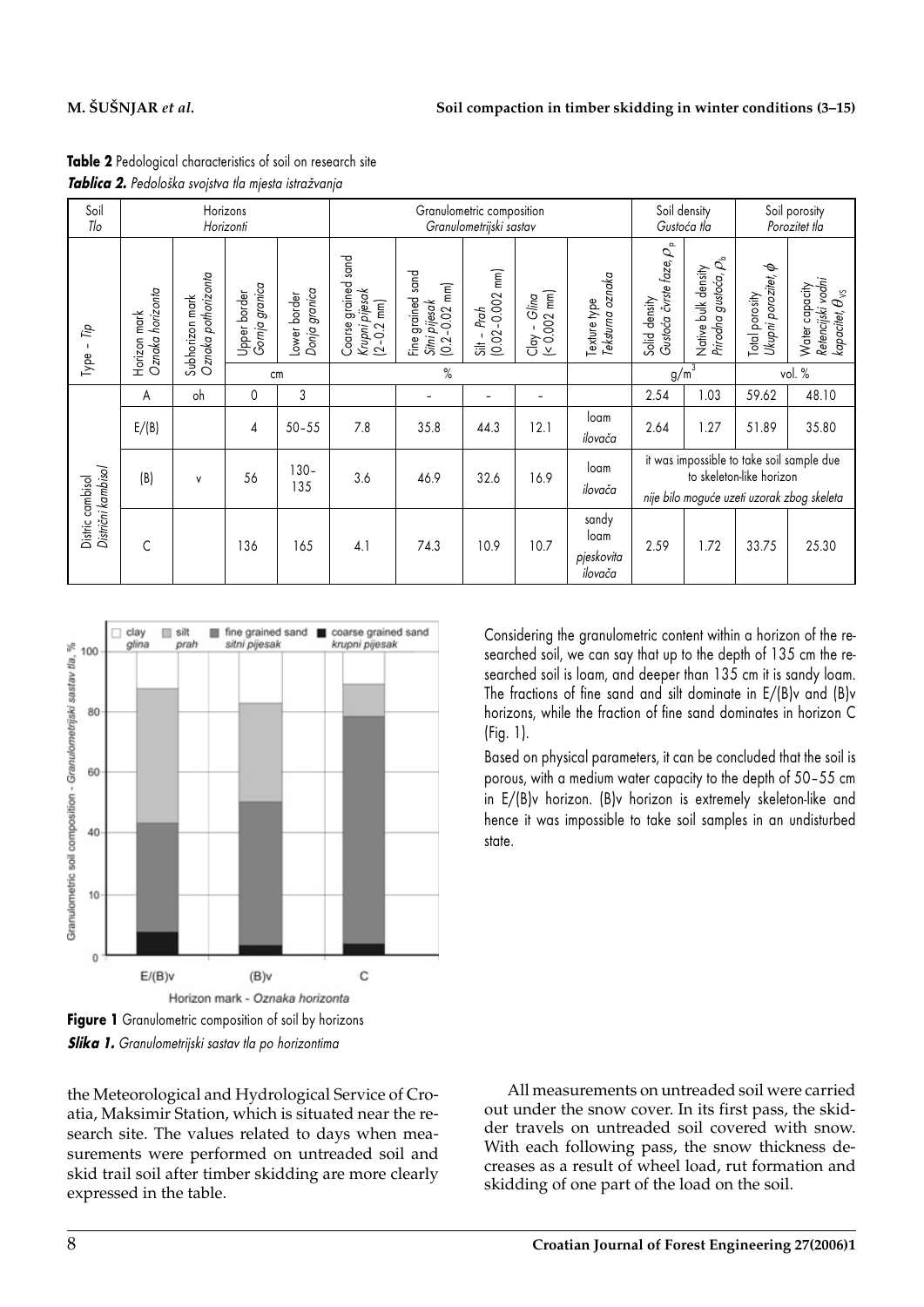| Date<br>Datum  |                   | Air temperature |         | Soil temperature - Temperatura tla |             |        |                        |        |        |                        |      |        | Snow<br>depth<br>Debljina |
|----------------|-------------------|-----------------|---------|------------------------------------|-------------|--------|------------------------|--------|--------|------------------------|------|--------|---------------------------|
| February       | Temperatura zraka |                 |         | Depth - Dubina - 5 cm              |             |        | Depth - Dubina - 10 cm |        |        | Depth - Dubina - 20 cm |      |        |                           |
| veljača        | 7 h               | 14 h            | 21h     | 7 h                                | 14 h        | 21h    | 7 h                    | 14 h   | 21h    | 7 h                    | 14 h | 21h    | snijega                   |
| 2005           |                   | $^{\circ}$ C    |         | $^{\circ}$ C                       |             |        |                        |        |        |                        |      |        | cm                        |
| $\mathbf 2$    | $-6.2$            | 3.1             | 1.6     | $-0.8$                             | $-0.4$      | $-0.3$ | $-0.4$                 | $-0.3$ | $-0.3$ | 0.4                    | 0.4  | 0.4    | 6                         |
| 3              | 0.3               | 1.6             | 0.3     | $-0.3$                             | 0.1         | $-0.2$ | $-0.3$                 | $-0.2$ | $-0.2$ | 0.4                    | 0.3  | 0.3    | 11                        |
| 4              | $-0.8$            | 2.5             | $-2.2$  | $-0.2$                             | $\mathbf 0$ | $-0.8$ | $-0.2$                 | $-0.1$ | $-0.4$ | 0.4                    | 0.6  | 0.2    | 10                        |
| 5              | $-5.9$            | $-1.7$          | $-7.2$  | $-0.9$                             | $-0.2$      | $-0.5$ | $-0.4$                 | $-0.3$ | $-0.2$ | 0.1                    | 0.3  | 0.4    | 9                         |
| 6              | $-11.7$           | $-2.5$          | $-8.6$  | $-1.2$                             | $-0.4$      | $-0.7$ | $-0.6$                 | $-0.4$ | $-0.4$ | 0.4                    | 0.1  | 0.2    | 8                         |
| $\overline{7}$ | $-13.4$           | $-5.6$          | $-10.8$ | $-1.4$                             | $-1.0$      | $-1.8$ | $-0.7$                 | $-0.8$ | $-0.9$ | 0.1                    | 0.3  | 0.2    | 8                         |
| 8              | $-14.7$           | $-6.2$          | $-11.8$ | $-1.7$                             | $-1.4$      | $-2.2$ | $-1.0$                 | $-1.0$ | $-1.6$ | $-0.1$                 | 0.1  | $-0.6$ | 8                         |
| 9              | $-17.1$           | $-5.4$          | $-12.5$ | $-3.2$                             | $-2.2$      | $-2.7$ | $-1.9$                 | $-1.5$ | $-1.8$ | $-0.5$                 | 0.1  | $-0.7$ | 8                         |

**Table 3** Soil and air temperature and snow depth during research period *Tablica 3. Temperatura zraka i tla te debljina snijega tijekom istra`ivanja*



**Figure 2** Skid trail - slope 15 % *Slika 2. [umska vlaka nagiba 15 %*

The measurements were carried out on a skid trail with a slope of 15 % in the period February 2 to February 7. In this period, considerable changes were recorded of the climate data. On the first day the soil was frozen to the depth of 20 cm, and snow thickens was 6 cm. However, the air temperature above 0 °C caused thawing of the snow and the increase of soil moisture. On the second day, the measurements were postponed due to heavy snow. The wheel ruts, formed the first day after the skidder pass, were covered with new, fresh snow cover of 5 cm, while the snow cover on untreaded soil was 10 cm. After multiple passes of the skidder, the snow disappeared again from the skid trail surface.



**Figure 3** Skid trail – slope 30 % *Slika 3. [umska vlaka nagiba 30 %*

Researches on skid trail with a steeper slope (30 %) were carried out on February 8 and 9, when the climate data remained unchanged. The air and soil temperatures were very low and stayed low (maximum air temperature was –5.4 °C and soil temperature  $-1.4$  °C).

### **5.3 Momentary moisture content –** *Trenutna vla`nost*

Momentary moisture content represents the share of water in the soil at the moment of sampling. The changes of momentary soil moisture content, depending on the number of a loaded skidder passes, are shown in Figure 4 and 5. The measure-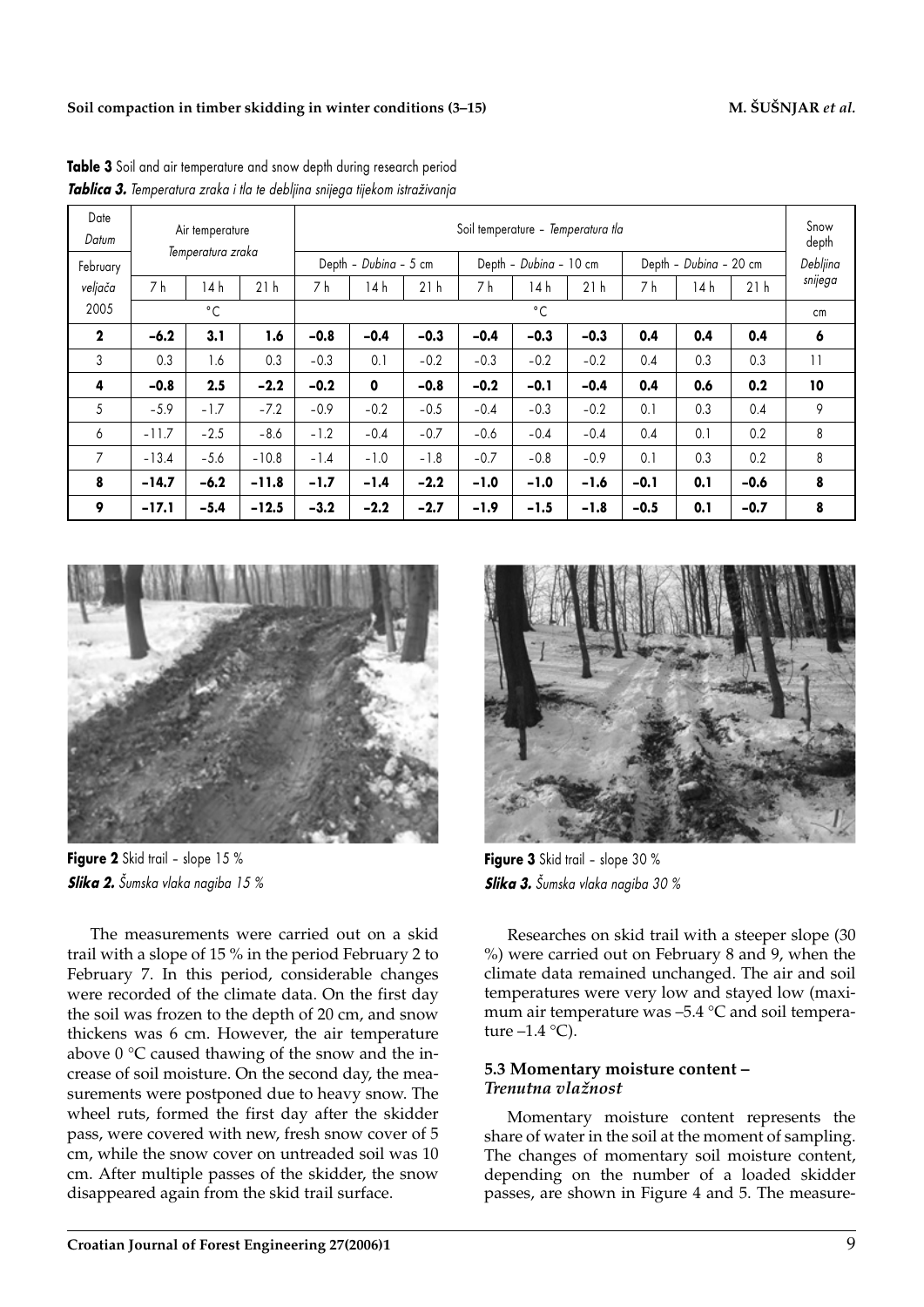

Figure 4 Changes of momentary soil moisture content according to number of skidder passes on skid trail with a slope of 15 %

Slika 4. Promjena trenutne vlažnosti tla po broju prolaza optereće*noga skidera na vlaci nagiba 15 %*

ments on untreaded soil under the snow cover were carried out under the snow cover along the same skid trail with the same terrain slope.

The highest value of the momentary moisture content was recorded on untreaded soil with terrain slope of 15 %. A slightly lower value of the momentary moisture content with a slope of 30 % can be explained by higher soil drainability. On the first day during skidder passes on the skid trail with a slope of 15 % the momentary soil moisture content decreased. On the second day, higher momentary moisture content was recorded in wheel ruts, which can be explained by thawing of the new layer of snow on the surface of the skid trail due to air temperature higher than  $0^{\circ}$ C. The passes that followed caused the decrease of the momentary moisture content.

The values of the momentary moisture content were not changed after the first skidder pass on a 30% slope skid trail compared to untreaded soil. By the second and third skidder pass, the soil was compacted and water was squeezed out from the soil macropores. The fourth pass of a less loaded skidder had no impact on further soil compaction.

#### **5.4 Native soil bulk density –** *Prirodna gusto}a tla*

Native soil bulk density  $(\rho_{\rm b}, g/cm^3)$  is a parameter that shows how »complex« the solid phase is, i.e.



Figure 5 Changes of momentary soil moisture content according to number of skidder passes on skid trail with a slope of 30 %

Slika 5. Promjena trenutne vlažnosti tla po broju prolaza optereće*noga skidera na vlaci nagiba 30 %*

how many times a certain soil volume is heavier (or lighter) than the same volume of water. The values of the native soil bulk density depend on mineral content of the original substrate on which the soil was developed, quantity of humus, as well as on the quantity of pores, which is related with the soil structure. In superficial horizons, the native soil bulk density ranges between 1.0 to 1.6  $g/cm<sup>3</sup>$ , and as with the increase of depth the humus content is rapidly lowered, the soil becomes more compact and the values in the compact soil layer reach up to 2  $g/cm<sup>3</sup>$ (Škorić 1991).

The research of the values of native bulk density performed on soil samples taken from the depth of 15 cm ranged between 1.3 and 1.6  $g/cm^3$ . Approximately the same values of the native bulk density  $(1.34$  and  $1.38$  g/cm<sup>3</sup>) were recorded in testing the samples of untreaded soil taken along both skid trails. Also, after the first pass of the skidder on both skid trails, native bulk density increased to equal values (1.43 and 1.41  $g/cm<sup>3</sup>$ ).

A considerably higher native soil bulk density was recorded in the wheel rut on a skid trail with a slope of 15%, which implies higher soil compaction (Figure 6). The reason of higher soil compaction lies in the increase of air and soil temperature, which caused thawing of the soil and collapse of macropores due to wheel load. The research on this skid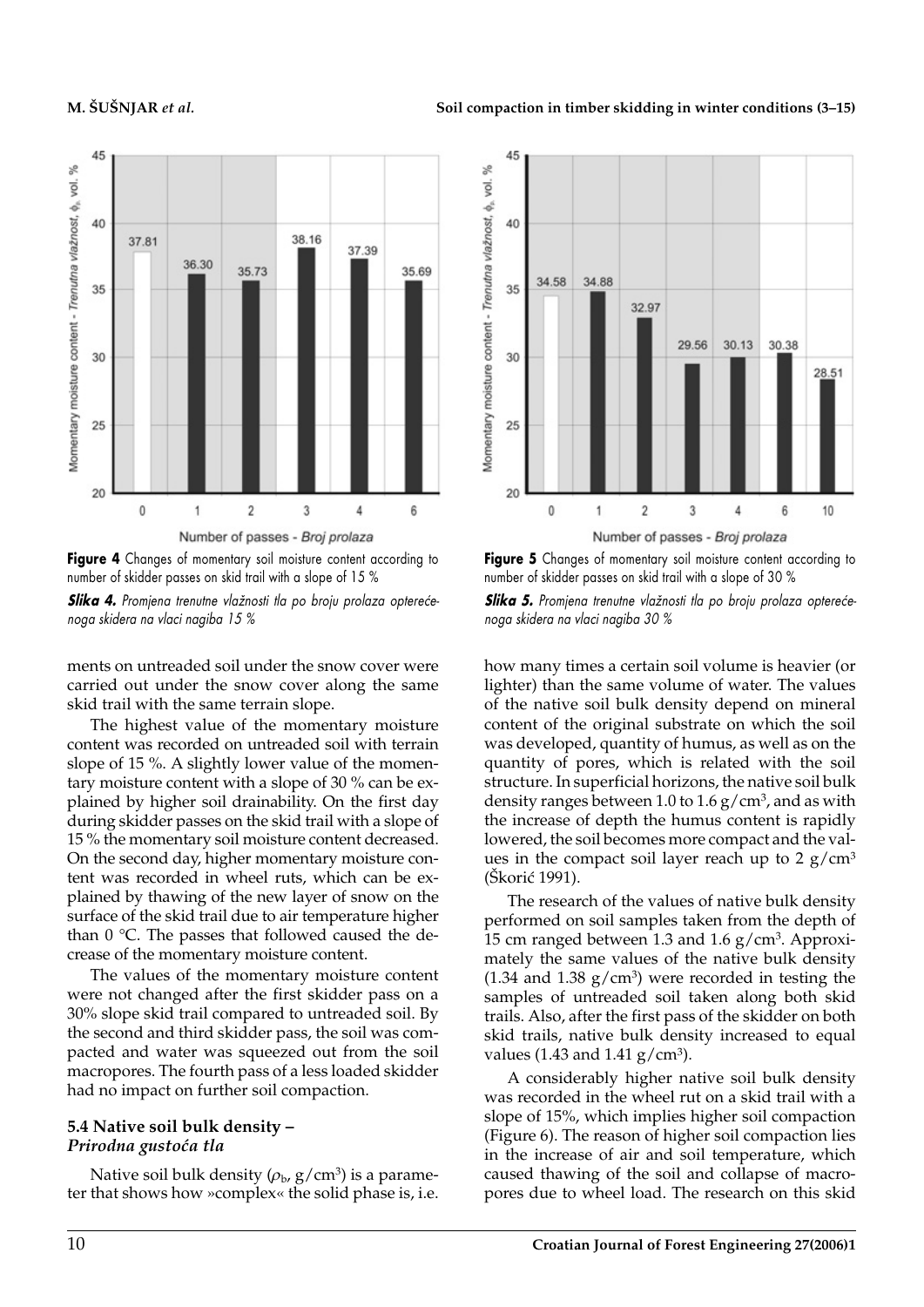

Figure 6 Changes of soil bulk density according to number of skidder passes on skid trail with a slope of 15 %

**Slika 6.** Promjena prirodne gustoće tla po broju prolaza opterećenoga *skidera na vlaci nagiba 15 %*

trail continued two days later. The decrease of the native soil bulk density was observed due to soil freezing and thawing. The following passes of the skidder caused increased native soil bulk density, i.e. increased soil compaction.

The first day of research on a forest skid trail with a slope of 30 %, the native soil bulk density increased slightly after the first three passes (from 1.41 to 1.46  $g/cm<sup>3</sup>$ , and higher soil compaction was recorded after the fourth pass of the skidder with the load volume of  $4.50 \text{ m}^3$  travelling down the slope (Figure 7). Due to low air temperatures and disappearance of snow from wheel ruts, the soil of wheel ruts in timber skidding showed higher freezing than the untreaded soil. The soil bulk density after the sixth traction test was  $1.53$  g/cm<sup>3</sup> i.e. it had a lower value than the last measurement the day before.

Further to the above, it can be concluded that the passes of a loaded skidder during the day affected the degree of soil compaction. Soil compaction is higher if the soil is not frozen. The soil has a great regeneration power under the influence of the processes of freezing and thawing.

#### **5.5 Soil porosity –** *Poroznost tla*

Between the particles of the soil solid phase i.e. mechanical elements and structural aggregates, there are cavities called soil pores. The contact between in-



Figure 7 Changes of soil bulk density according to number of skidder passes on skid trail with a slope of 30 %

**Slika 7.** Promjena prirodne gustoće tla po broju prolaza opterećenoga *skidera na vlaci nagiba 30 %*

dividual particles and aggregates is not complete. Therefore, the characteristics of soil pores depend on mechanical soil content and the way of aggregation of individual particles in structural aggregates, as well as on the quantity of very porous organic matter. Porosity  $(\phi, \text{vol. } \%)$  is a very significant feature of the soil, as pores are partly filled with water and partly with air. Consequently, the soil porosity determines water-air relationship in the soil.

Skidder travel causes forest soil compaction and in doing so the structural aggregates are broken into small pieces, the inter-aggregate space decreases, as well as the volume of pores and soil volume. The sequence of pores decrease was observed during multiple passes of a skidder in one day (Fig. 8 and 9). Soil freezing during night causes the increase of soil porosity due to the transformation of the soil water into ice crystals.

#### **5.6 Soil water capacity –** *Retencijski kapacitet tla za vodu*

Maximum soil water capacity corresponds to the quantity of water which can be absorbed by the soil. In this case all soil pores (micro and macro) are filled with water, i.e. the soil water capacity is equal to porosity, and air soil capacity is zero. In the dynamics of soil water flows, this state is very short, because when the infiltration stops (except in cases when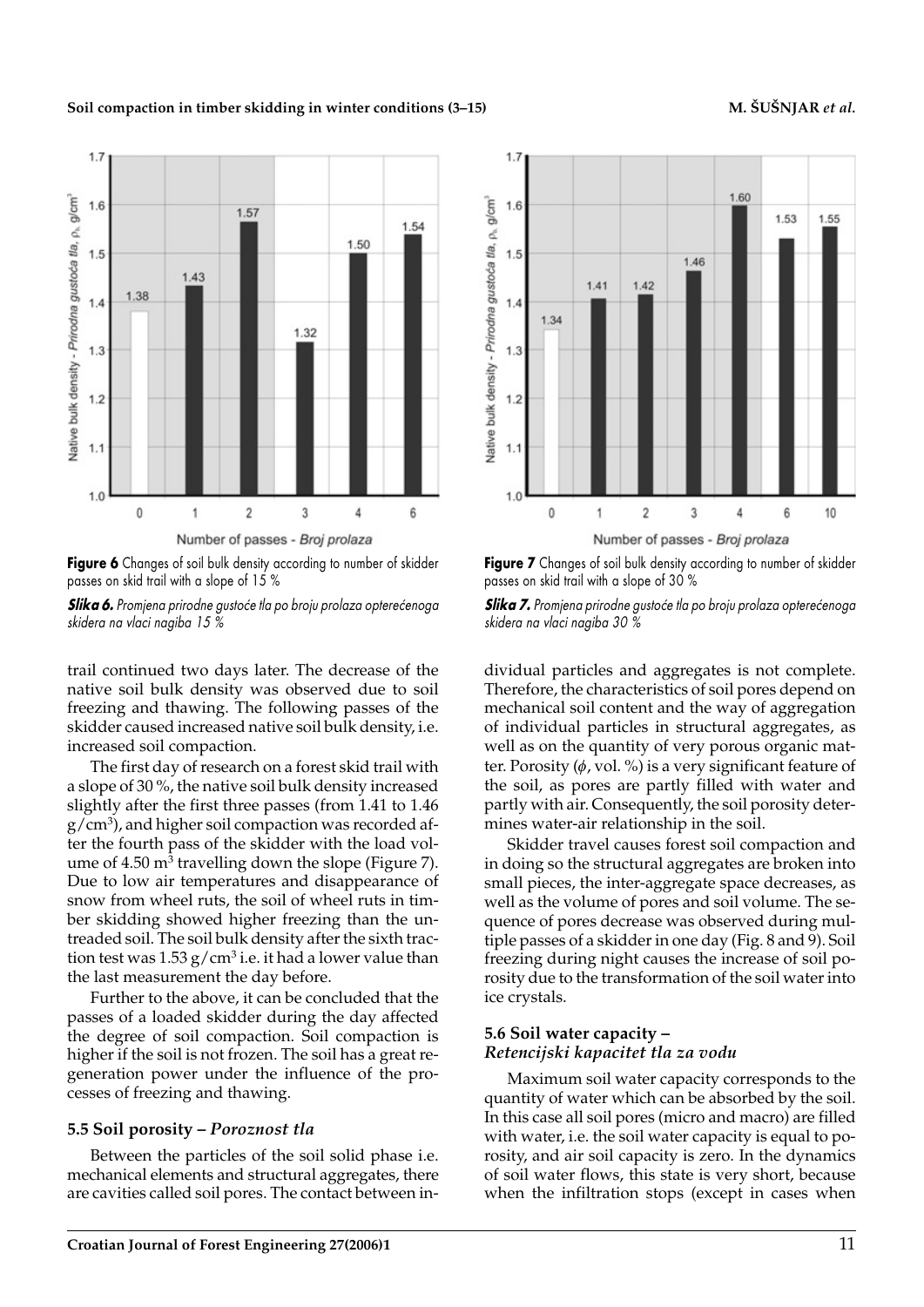

Fiaure 8 Changes of soil porosity according to number of skidder passes on skid trail with a slope of 15 %

**Slika 8.** Promjena poroznosti tla po broju prolaza opterećenoga *skidera na vlaci nagiba 15 %*

flood waters appear in the forest), water is redistributed into deeper soil layers.

Due to the above reason, soil water capacity  $(\theta_{VS}$ , vol. %) is a better indicator, as it represents the quantity of water that can be absorbed by the soil in a part of its pores (water capillaries) and around its solid particles, i.e. water which is not drained. In this case all soil micropores are filled with water, and macropores with air.

The measurements performed during the same day showed a decrease of the soil water capacity due to multiple passes of a skidder (Figure 10 and 11). During the day, soil compaction did not cause squeezing out of water from the soil micropores, and hence its freezing resulted in the enlargement of micropores volume and increase of soil water capacity.

The research on the skid trail with a slope of 15 % was not carried out in two consequtive days as on the skid trail with a slope of 30 %. A day of break in the research affected the dual process of soil freezing and thawing and caused a higher change of the value of the soil water capacity on the skid trail with a slope of 15 %. The soil water capacity was 36.03 % after the second pass and 43.26 % after the third pass (or after the first pass on the second day of research).



Fiaure 9 Changes of soil porosity according to number of skidder passes on skid trail with a slope of 30 %

**Slika 9.** Promjena poroznosti tla po broju prolaza opterećenoga *skidera na vlaci nagiba 30 %*

## 6. Conclusions – Zaključci

The research of soil compaction in timber skidding was carried out on two skid trails with uniform slope of 15 % and 30 %. The selection of skid trails was based on the actual work conditions of skidders in the Croatian forestry. The directions of skidder's travel were determined before the research and skid trails were formed by multiple passes. The research was carried out in winter conditions at low air and soil temperatures and with the research site covered with snow.

The degree of soil compaction is shown by changes of water-air soil characteristics of the skid trail after a certain number of passes of a loaded skidder and comparison between these values and the same characteristics of untreaded soil during the research.

Based on the results of research the following conclusions can be drawn:

When the research of soil damage caused by timber skidding is performed in winter conditions, it is necessary to measure the air and soil temperatures due to their impact on the soil state and characteristics.

Multiple passes of a loaded skidder affect the degree of soil compaction. Soil compaction causes the decrease of momentary moisture, porosity and water capacity of the soil, and the increase of native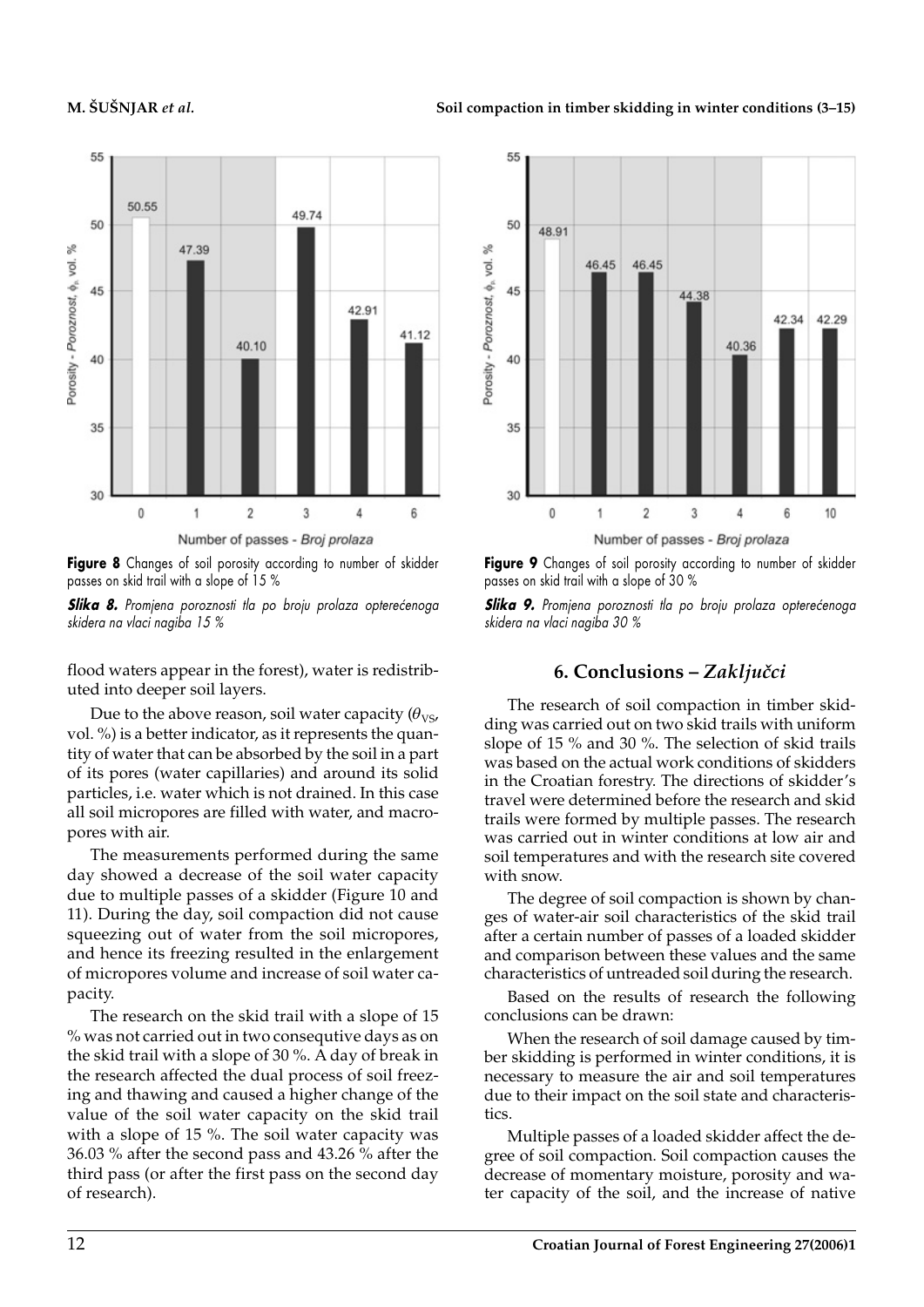

Figure 10 Changes of soil water capacity according to number of skidder passes on skid trail with a slope of 15 %

*Slika 10.Promjena retencijskoga kapaciteta tla po broju prolaza optere}enoga skidera na vlaci nagiba 15 %*

bulk density and shear strength of the soil. Soil compaction is greater if the soil is not frozen.

Due to low air temperatures and disappearance of snow from wheel ruts in timber skidding, the soil of wheel ruts is frozen more quickly during the night than the untreaded soil.

Water is not squeezed out from the soil micropores by soil compaction during the day, and its freezing enlarges the micropores volume, thus increasing soil porosity and water capacity, and decreasing the native bulk density.

Further researches of soil compaction in timber skidding under different conditions could show the most favourable time for performing some work operations in terms of limiting soil damage and achieving higher skidder efficiency.

## **7. References –** *Literatura*

Abebe, A., T., Tanaka, T., Yamazaki, M., 1989: Soil compaction by multiple passes of a rigid wheel relevant for optimization of traffic, Journal of Terramechanics 26(2), 139– 148.

Arnup, R.W., 1998: The extent, effect and management of forestry-related soil disturbance, with reference to implications for the Clay Belt: a literature review. Ontario Ministry of Natural Resources, Northeast Science & Technology, TR-37, 1–30.



Figure 11 Changes of soil water capacity according to number of skidder passes on skid trail with a slope of 30 %

*Slika 11.Promjena retencijskoga kapaciteta tla po broju prolaza optere}enoga skidera na vlaci nagiba 30 %*

Bolling, I., H., 1989: Semi-empirical tire-soil compaction model, Proceedings of 4th ISTVS European Conference, Wageningen, Vol. 1, 24–31.

Carman, K., 1994: Tractor forward velocity and tire load effects on soil compaction. Journal of Terramechanics 31(1), 11–20.

Froelich, H. A., 1989: Soil damage, tree growth, and mechanisation of forest operations. Proceedings of the ECE/ FAO/ILO/IUFRO Seminar on the Impact of mechanisation of forest operations to the soil, Louvain-la-Neuve, France, 77–86.

Gameda, S., Raghavan, G., McKyes, E., 1987: Stress-density relationships under various compactive loads. Proceedings of 9<sup>th</sup> ISTVS International Conference, Barcelona, Vol.1, 119–126.

Hassan, A., E., 1990: Study of soil machine systems under forestry conditions, Proceedings of 10th ISTVS International Conference, Cobe.

Hata, S., Tateyama, K., 1991: Theoretical approach to impact soil compaction through plastic wave propagation, Journal of Terramechanics, 28(4), 349–358.

Hoogervorst, J. B., Adams, P. W., 1994: Soil compaction from ground-based thinning and effects of subsequent skid trail tillage in Douglas-fir stand. Oregon State University, Corvallis, Oregon, USA, 1–16.

Horvat, D., 1995: Prirodni oporavak šumskog tla 10 godina nakon izvoženja drva forvarderom - Usporedna mje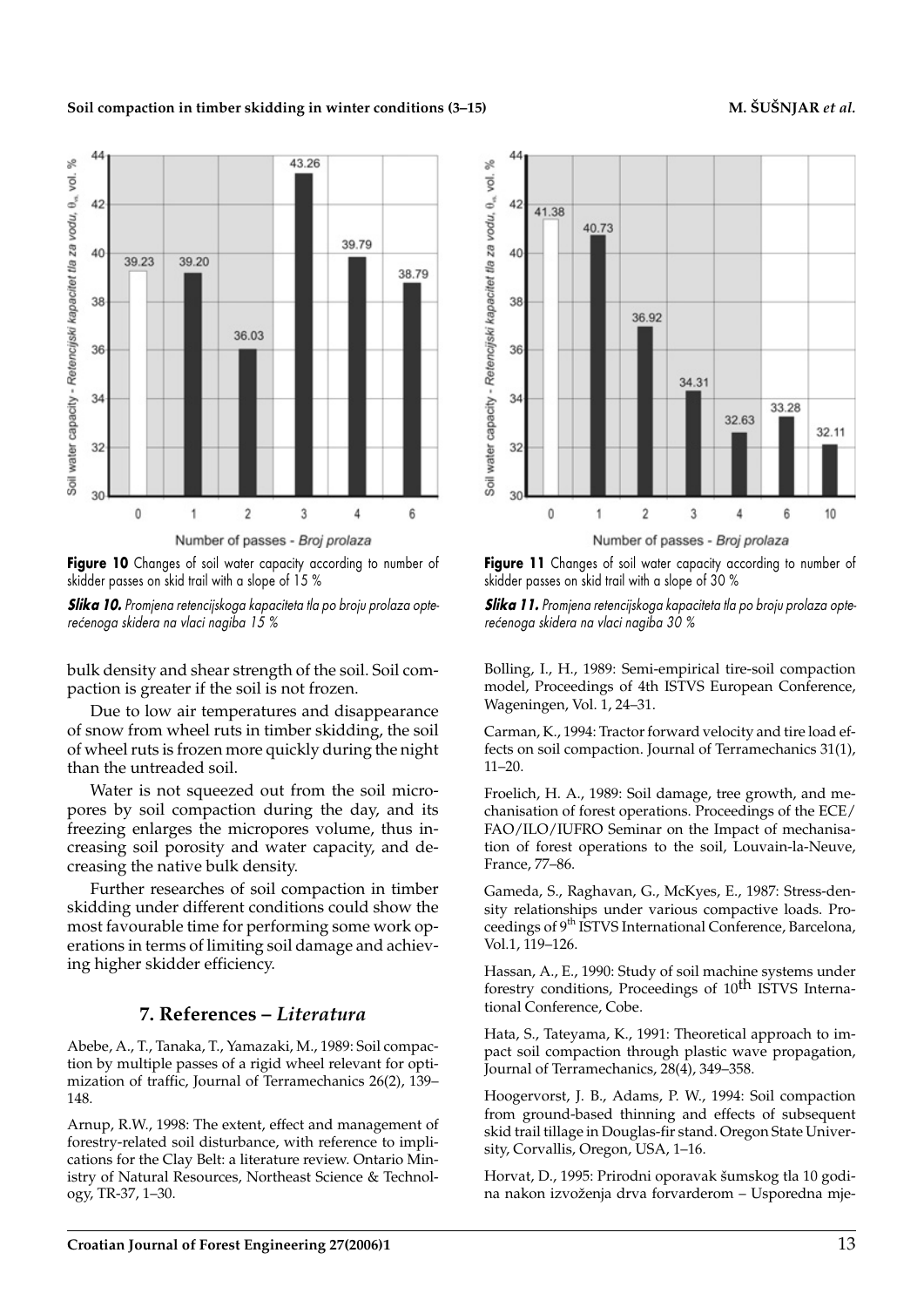renja penetrometrom. Mehanizacija šumarstva 20(3), 129-135.

Inoue, M., Tsujii, T., 2003: Management, technology and system design of mechanized forestry in Japan. Textbook of forestry mechanization technology, Forestry Mechanization Society, Akasaka, Minato-ku, Tokyo, Japan, Forestry Machine Series No. 92, 1–122.

MacDonald, A.J., 1999: Harvesting Systems and Equipment in British Columbia. FERIC, Handbook No. HB-12, 1–197.

Matthies, D., Wolf, B., Kremer, J., Ohrner, G., 2003: Comparative study of wheeled and tracked forest machines on soil and roots. Austro2003: High Tech Forest Operations for Mountainous Terrain, October, 5th – 9th 2003 in Schlaegl, Austria, 1–8.

Saarilahti, M., 2002: Dynamic terrain classification – Modelling of the seasonal variation of the trafficability on forest sites. Soil interaction model, Appendix Report No 1, 1–22.

Seixas, F., Koury, C. G. G, Costa, L. G., 2003: Soil compaction and GPS determination of impacted area by skidder

traffic. Proceedings of 2nd Forest Engineering Conference, Waxjo, Sweden, 12.-15-05. 2003.,124–129.

Sever, S., Horvat, D., 1981: Utjecaj nekih karakteristika tla na prohodnost vozila te prijedlog za njihovo proučavanje kod izrade klasifikacije šumskih terena. Mehanizacija šumarstva 6(9–10), 287–299.

Sever, S., Horvat, D., 1990: Sabijanje tla pri izvoženju i vuči drva teškim traktorima, Glasnik za šumske pokuse 26, 519–546.

Škorić, A., 1982: Priručnik za pedološka istraživanja. Fakultet poljoprivrednih znanosti Sveučilišta u Zagrebu, 1-57.

Škorić, A., 1991: Sastav i svojstva tla. Fakultet poljoprivrednih znanosti Sveučilišta u Zagrebu, 1-136.

Vranković, A., Pernar, N., 1993: Oštećenja šumskog tla izvlačenjem drva i njegova regeneracija (Damage to forest soil caused by timber skidding and soil regeneration). Glasnik za šumske pokuse, Posebno izdanje 4, Šumarski fakultet Zagreb, 281–288.

## *Sa`etak*

# Zbijanje tla pri privlačenju drva u zimskim uvjetima

*U prigorskim i brdskim predjelima Hrvatske za privla~enje se drva upotrebljavaju u prvom redu kota~ni skideri opremljeni {umskim vitlom. [umsko tlo, po kojem se drvo privla~i, bitno utje~e na mogu}nost kretanja vozila. U pravilu se skideri kreću po izrađenim i obilježenim traktorskim vlakama, ne silazeći u sastojinu. Na taj se način smanjuje ga`enje tla i o{te}ivanje stabala. Kretanjem skidera po traktorskim vlakama o{te}uje se {umsko tlo. O{te}enja na {umskom tlu pri prolazu vozila mogu se podijeliti u tri sastavnice: zbijanje tla, nastanak kolotraga i premještanje tla. Zbijanje tla je obujamna deformacija tla (Gameda i dr. 1987) i povećanje gustoće tla kao rezultat pribli`avanja ~estica tla zbog djelovanja vanjske sile (Arnup 1998). Veli~ina nastalih o{te}ivanja ovisit }e o masi vozila i tovara te o svojstvima {umskoga tla.*

*U odsjeku 11a gospodarske jedinice »Dotr{}ina« Nastavno-pokusnoga {umskoga objekta [umarskoga fakulteta Sveu~ili{ta u Zagrebu odabrani su pravci dviju traktorskih vlaka. Nagibi ispitivanih traktorskih vlaka odre|eni su metodom niveliranja. Uzdu`ni nagibi traktorskih vlaka imaju vrijednosti 15 % i 30 %.*

*Veli~ina je zbijanja tla prikazana promjenama vodno-zra~nih svojstava tla {umske vlake nakon odre- |enoga broja prolazaka skidera s tovarom te usporedbom vrijednosti s istim svojstvima neizga`enoga tla u vrijeme trajanja istra`ivanja. Radi utvr|ivanja osnovnih pedolo{kih svojstava tla mjesta istra`ivanja otvoren je pedolo{ki profil.*

*Zbijanje tla istra`ivano je pri privla~enju drva skiderom Ecotrac 120 V u zimskim uvjetima pri niskim temperaturama zraka i tla te snje`nim pokriva~em na mjestu istra`ivanja. Pri prvom prolasku optere}eni se* skider kretao neizgaženim tlom po označenom smjeru traktorskih vlaka.

*Uzimanjem uzoraka tla (valjci Kopeckoga) na neizga`enom tlu i tlu na vlakama, ovisno o broju prolazaka skidera, utvrdila se razina zbijenosti {umskoga tla zbog privla~enja drva. Nakon prolaska skidera va|eno je nekoliko valjaka iz lijevoga i desnoga kolotraga skidera na dubini tla od 15 cm. Analize uzoraka tla provedene su u Pedolo{kom laboratoriju Zavoda za uzgajanje {uma [umarskoga fakulteta Sveu~ili{ta u Zagrebu. Iz uzoraka tla u* nenarušenom stanju laboratorijskim su analizama utvrđena ova vodno-fizička svojstava: trenutna vlaga tla, prirodna gustoća tla, poroznost tla, retencijski kapacitet tla za vodu. Vrijednosti su vodno-zračnih svojstava tla *prikazane kao srednje vrijednosti rezultata dobivenih laboratorijskim analizama uzoraka tla po pojedinom prolasku skidera.*